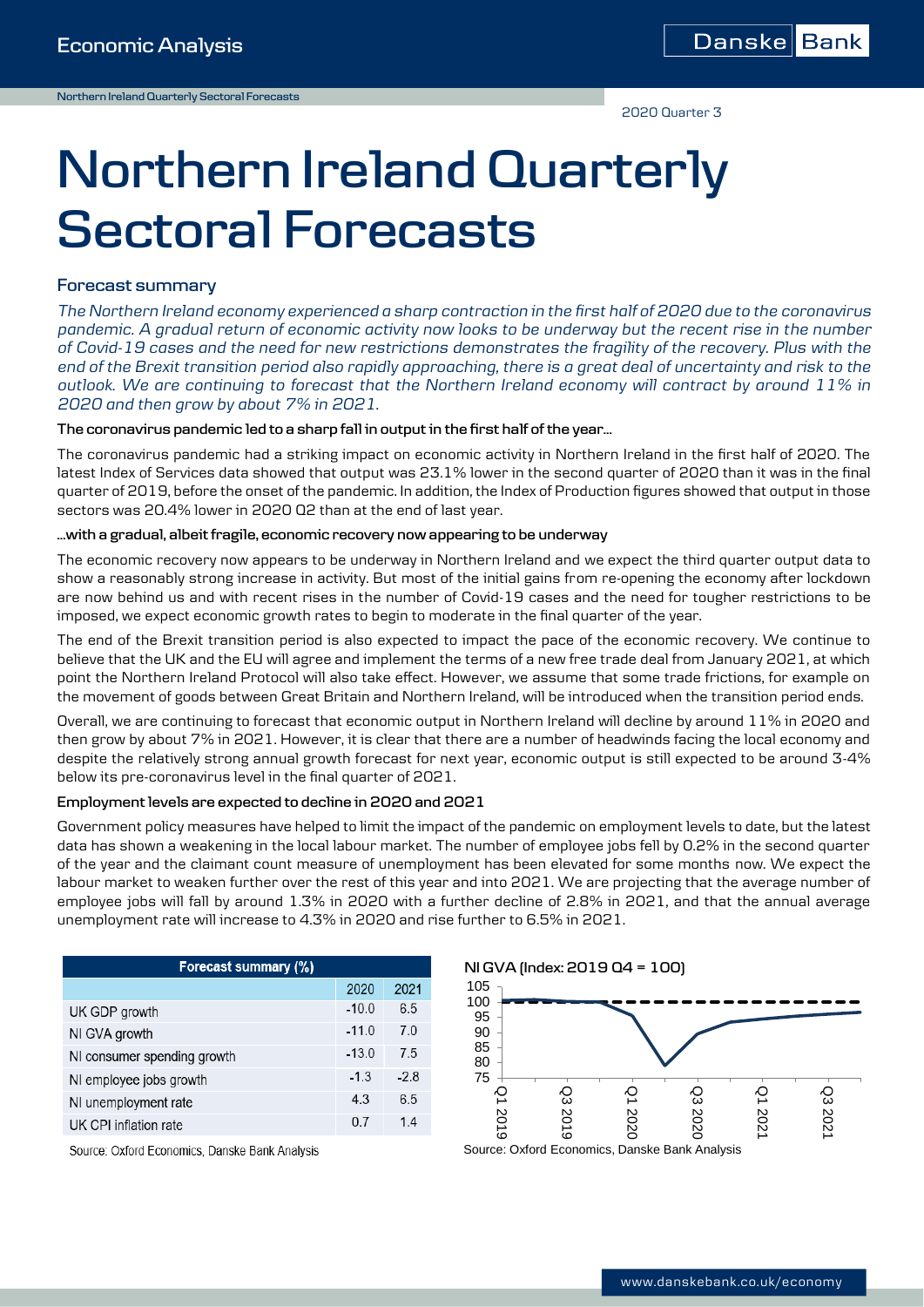# **Key factors in the outlook**

#### **The extent of restrictions to limit the spread of coronavirus**

The gradual easing of the Government's lockdown restrictions was the main driver of the expected increase in economic activity in the third quarter of the year. Most local businesses are now open again, albeit many of them are experiencing lower turnover levels than before the pandemic. As such, the initial rise in economic activity from businesses reopening has likely passed and economic growth rates are expected to moderate in the final quarter of the year. In addition, the increase in the number of Covid-19 cases in recent weeks has led to new restrictions being imposed. These are not as stringent as the full lockdown imposed earlier in the year, but could still limit economic activity in certain sectors.

#### **More cautionary consumer and business behaviours**

We expect people and firms to behave more cautiously in the months ahead for a number of reasons, with knock on consequnces for consumer spending and business investment levels. The increase in Covid-19 cases may lead people to visit places where they would interact with other people and spend money less frequently. A rise in unemployment and reduced job security may also lead people to hold back on making expensive purchases. Business are likely to behave more prudently with regards to spending on new investment projects given the high degree of both Covid-19 and Brexit-related uncertainty.

#### **Government policy initiatives providing support to businesses and employees**

Government policy measures have proven to be a key source of support for the economy in recent months and are expected to play an important role in the recovery from the pandemic. The Coronavirus Job Retention Scheme has been particularly important in preventing a large pick-up in unemployment thus far but it will finish at the end of October. It will be replaced by a new Job Support Scheme, which will involve the Government and employers making a contribution towards the wages of staff members who can only return to work on a part-time basis. The new scheme should encourage the sharing out of work in affected sectors, and reduce job losses, but only to a limited degree. Other measures, such as the extension of the VAT cut for the hospitality and tourism sectors and changes to the Government-backed business loan schemes should also provide some support to businesses.

#### **Loose monetary policy facilitating a return to economic growth**

At its September 2020 policy meeting, the Bank of England's Monetary Policy Committee (MPC) voted to keep Bank Rate at its historic low of 0.1% and to maintain the size of its quantitative easing programme at £745 billion. We expect interest rates to remain at 0.1% throughout the rest of this year and believe that, if the MPC decides to loosen policy further, another expansion of the asset purchase programme is more likely than another cut to Bank Rate.

#### **Extra trade frictions due to Brexit**

The Brexit process remains highly uncertain and the impact that it will have on the Northern Ireland economy depends on whether or not the UK and the EU can reach a free trade deal and what the subsequent impacts of any such agreement are for the implementation of the Northern Ireland Protocol. We believe the UK and the EU will agree a deal, but still expect there to be some degree of increased trade frictions, including on the movement of goods between Great Britain and Northern Ireland, and that is likely to be a drag on the pace of economic growth in 2021.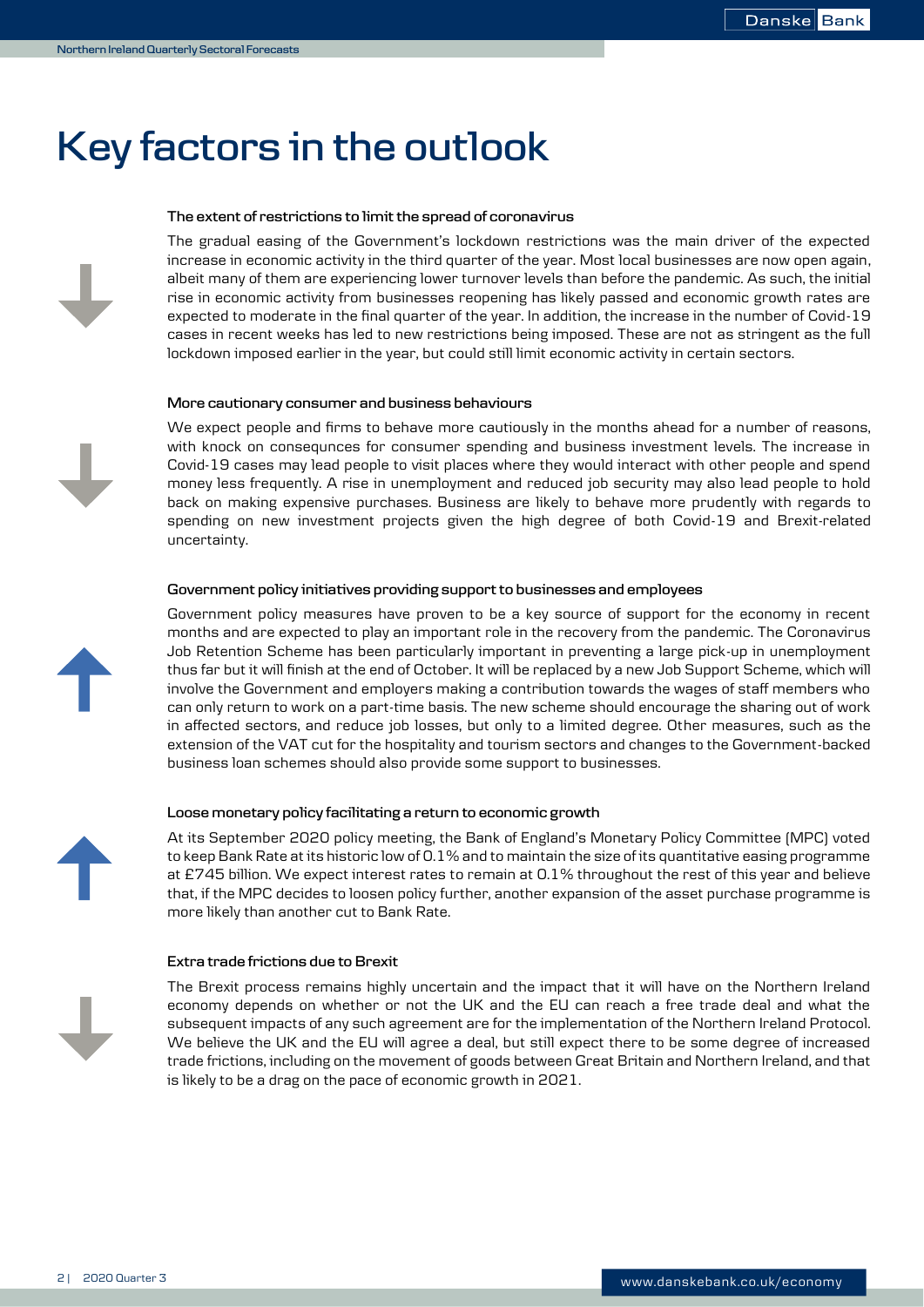# **Sectoral outlook**

#### **Economic recovery underway but there are challenges on the horizon**

The coronavirus pandemic continues to dominate the short-term outlook for the Northern Ireland economy. Activity is likely to have picked up in most sectors of the economy in the third quarter of 2020 but there are headwinds facing the recovery. The recent rise in Covid-19 cases emphasises that at least some social distancing restrictions are likely to remain in place for a longer period of time and stricter measures could still be imposed. In addition, worries are resurfacing with regards to Brexit, with firms finding it hard to prepare for the end of the transition period given the high levels of uncertainty and the fact that many of them are still focused on managing the impacts of the pandemic. We are forecasting that economic output in Northern Ireland will contract by around 11% this year and that the economy will grow by about 7% in 2021.

The **accommodation and food services** sector is still edging out of lockdown, and its trajectory over the next two or three months is particularly difficult to plot, but our estimate is that it will experience an annual output fall of around 37% in 2020, the largest of any sector. This is followed by **arts, entertainment & recreation**, another sector in which the recovery is likely to be constrained given the need for continued social distancing measures. We expect activity in this sector to decline by approximately 26% in 2020. Both of these sectors are expected to rebound relatively strongly in 2021, but overall activity levels at the end of next year are still likely to be below where they were prior to the onset of the pandemic.

The **wholesale & retail trade** sector has also faced challenges due to the pandemic, and we are now forecasting that it will experience an annual fall in output of 11.1% in 2020. The sector has not been as impacted as the other consumerfocused sectors as the shift to online shopping, continued purchases of essential items and the pickup in household spending during the summer months have all provided some support to businesses. But nevertheless a significant proportion of consumer spending does occur in crowded retail areas and so continued social distancing rules are likely to limit the extent of activity in this sector compared to pre-coronavirus trends.

**Manufacturing** and **construction** are expected to experience large falls in output this year while the closure of schools and education facilities during the lockdown period is expected to lead to a sharp fall in activity in the **education** sector in 2020.

With the exception of **public administration & defence**, all sectors are expected to contract this year, yet sectors such as **professional, scientific & technical services** and **information & communication**, where people and businesses have been able to adapt to remote working, are expected to experience relatively smaller falls in activity in 2020. These sectors are expected to be among the fastest growing over the medium-term in Northern Ireland, as they were prior to the pandemic.

#### **Sector contributions to the change in GVA in 2020**



Source: Oxford Economics, Danske Bank Analysis % annual contribution to change in GVA

| <b>GVA (%)</b>                  | 2020    | 2021 |
|---------------------------------|---------|------|
| Public administration & defence | 0.4     | 0.3  |
| Agriculture, forestry & fishing | $-2.1$  | 0.8  |
| Financial & insurance           | $-4.2$  | 0.8  |
| Real estate activities          | $-4.6$  | 20   |
| Electricity, gas, steam & air   | $-8.8$  | 5.5  |
| Professional, scientific & tech | $-8.9$  | 5.8  |
| Information & communication     | $-9.2$  | 5.6  |
| Human health & social work      | $-10.3$ | 63   |
| Manufacturing                   | $-10.8$ | 8.1  |
| Wholesale & retail trade        | $-11.1$ | 93   |
| Water supply                    | $-14.8$ | 9.2  |
| Administrative & support        | $-15.0$ | 90   |
| Mining & quarrying              | $-15.3$ | 9.5  |
| Construction                    | $-16.9$ | 10.3 |
| Transportation & storage        | $-17.9$ | 13.5 |
| <b>Education</b>                | $-19.8$ | 12.1 |
| Other service activities        | $-20.1$ | 11.4 |
| Arts, entertainment & rec       | $-25.8$ | 17.3 |
| Accommodation & food service    | $-37.4$ | 27.2 |
| Total                           | $-11.0$ | 7.0  |

Source: Oxford Economics, Danske Bank Analysis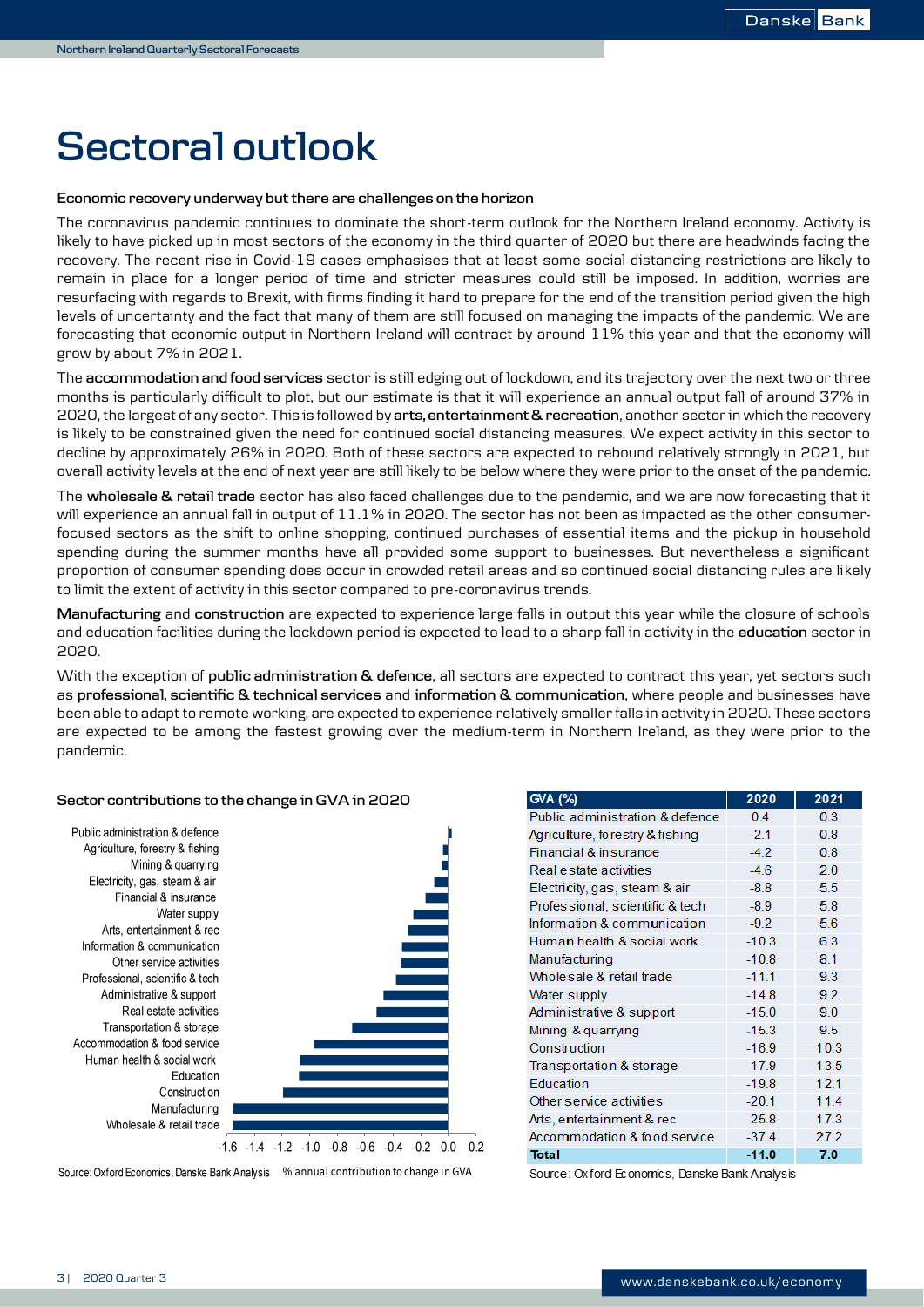# **Labour market outlook**

#### **Greater job losses are expected as the Job Retention Scheme comes to an end**

Given the Government support measures to limit the number of job losses, the full labour market impacts associated with the coronavirus pandemic are likely still to be felt. The latest unemployment rate, of just 2.9% for Northern Ireland, relates to the May – July 2020 period but the rate is expected to rise sharply in the coming months. As the Job Retention Scheme comes to an end, we expect the labour market to weaken further over the remainder of 2020. We are projecting that the annual number of employee jobs will fall by around 1.3% in 2020 and by a further 2.8% in 2021. The annual average unemployment rate could increase to 4.3% in 2020, with the rate expected to rise to between 7-8% in the final quarter of the year, and then average 6.5% in 2021.

At this stage of the year, employee jobs data is available for the first half of 2020. The latest Quarterly Employment Survey, which relates to 2020 Q2, showed a modest decrease in the total number of jobs but employment has so far been relatively well protected this year with some sectors actually experiencing relatively strong employment growth in the first half of 2020. These trends are reflected in the change to our forecasts, with the expected deterioration in the labour market impacts now pushed into the latter half of this year and the early part of 2021.

Given the data for the first half of the year, several sectors are now expected to experience an increase in the average number of jobs in 2020. This includes the **electricity, gas, steam and air** sector, the **professional, scientific and technical services** sector, and the **water supply** industry, all of which experienced increases in employment between 2019 Q4 and 2020 Q2, and are now expected to see annual jobs growth this year.

**Construction**, **finance & insurance**, and **transport & storage** are also now forecast to experience a rise in the average number of jobs in 2020. The outlook for **human health & social work** has improved given the strong rise in employment in 2020 Q2 and it is now expected to experience an annual increase in the number of jobs of around 1.8% in 2020.

Despite the policy measures put in place by the Government to try to minimise redundancies, we still expect there to be significant job losses in the consumer-focused sectors in 2020. **Accommodation & food services** and **arts, entertainment & recreation** are forecast to experience contractions in employment of 8.3% and 5.9% respectively. Similarly, **wholesale & retail trade** and **manufacturing** are also set to experience job losses this year.

The outlook for 2021 is more pessimistic and, in annual average terms, all sectors are forecast to see a reduction in the number of jobs. The consumer-focused sectors are again expected to experience some of the biggest losses. **Transport & storage** is expected to suffer a contraction in employment of 2.5% in 2021 and **manufacturing** is projected to see job losses of just over 3% in both 2020 and 2021.



| Employee jobs (%)                              | 2020   | 2021   |  |
|------------------------------------------------|--------|--------|--|
| Electricity, gas, steam & air                  | 9.8    | $-3.6$ |  |
| Professional, scientific & tech                | 2.8    | $-3.1$ |  |
| Water supply                                   | 2.4    | $-3.8$ |  |
| Human health & social work                     | 1.8    | $-1.8$ |  |
| Financial & insurance                          | 0.6    | $-3.1$ |  |
| Construction                                   | 0.4    | $-2.3$ |  |
| Agriculture, forestry & fishing                | 0.4    | $-1.7$ |  |
| Transportation & storage                       | 0.3    | $-2.5$ |  |
| Mining & quarrying                             | 0.2    | $-3.9$ |  |
| Public administration & defence                | 0.2    | $-0.7$ |  |
| Education                                      | $-0.1$ | $-0.6$ |  |
| Real estate activities                         | $-0.3$ | $-2.2$ |  |
| Information & communication                    | $-0.8$ | $-1.3$ |  |
| Wholesale & retail trade                       | $-1.8$ | $-3.4$ |  |
| Manufacturing                                  | $-3.2$ | $-3.1$ |  |
| Other service activities                       | $-3.4$ | $-2.6$ |  |
| Administrative & support                       | $-5.1$ | $-3.2$ |  |
| Arts, entertainment & rec                      | $-5.9$ | $-4.2$ |  |
| Accommodation & food service                   | $-8.3$ | $-8.5$ |  |
| Total                                          | $-1.3$ | $-2.8$ |  |
| Source: Oxford Foonomics, Danske Bank Analysis |        |        |  |

#### **Employee jobs per sector in 2020**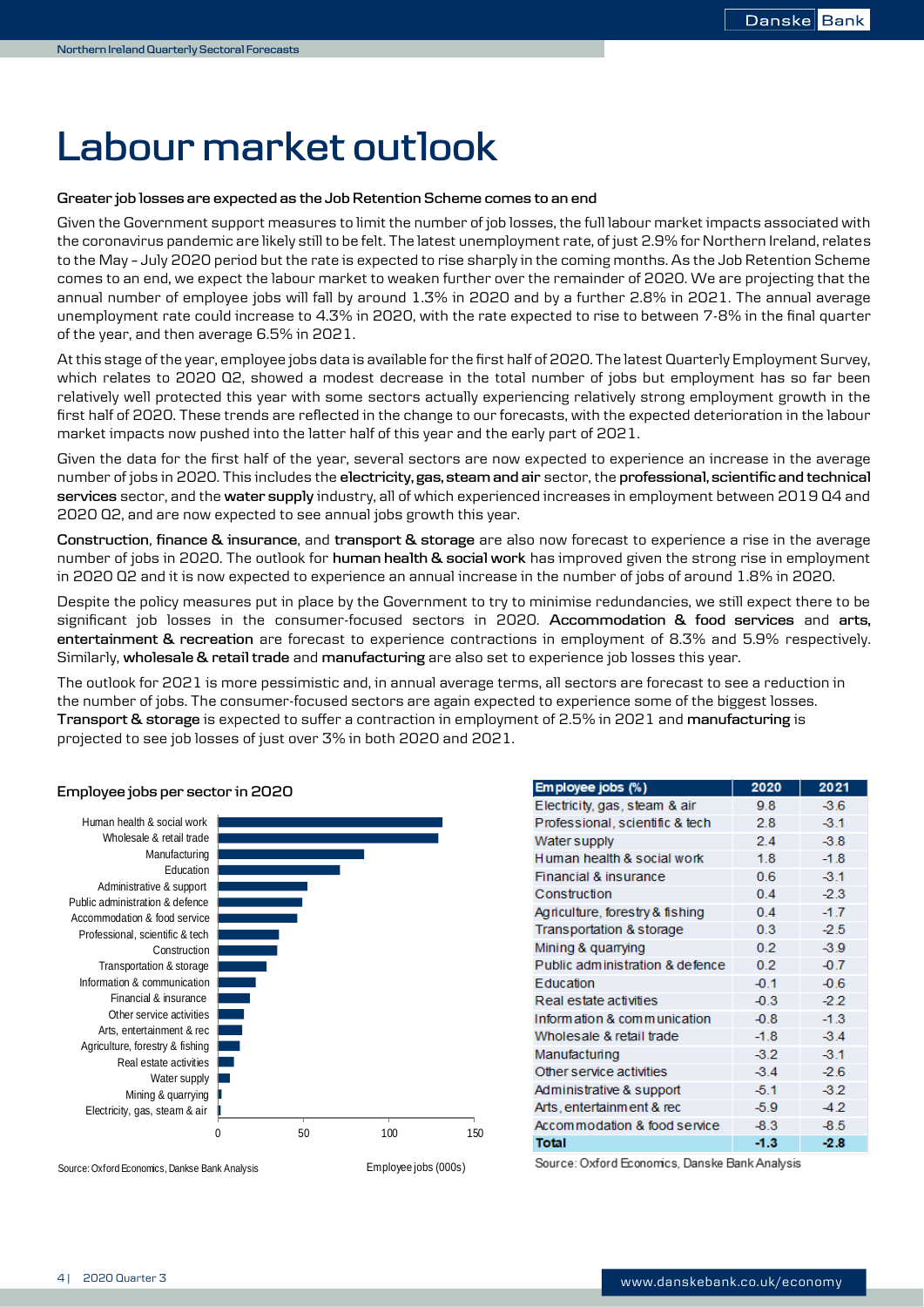# **Risks and uncertainties**

While there is always uncertainty around economic forecasts, the extent of the risks and uncertainties around these projections is more elevated than is normally the case and the risks are weighted towards the downside. The main sources of uncertainty include:

- **Coronavirus –** The coronavirus pandemic remains the most significant risk facing the economy and there are a number of downside events that could materialise in the final quarter of 2020 or into 2021. The recent increase in the number of Covid-19 cases has already resulted in the introduction of new restrictions which could dampen activity, particularly in consumer-focused sectors. Should further measures need to be introduced, such as the introduction of another short lockdown period, that would have implications for the economic recovery. The rise in the spread of the virus could lead to even greater changes in consumer and business behaviours towards more precautionary spending habits than we have assumed, which would serve to further constrain the pace of recovery in consumer spending and business investment. The labour market impacts could be more severe if the end of the Job Retention Scheme causes an even sharper spike in unemployment as, despite the introduction of the Job Support Scheme, firms see a strong case for reducing headcounts rather than moving their workers on to part-time hours.
- **Brexit –** Negotiations on the future relationship between the UK and the EU are ongoing, with a deal needing to be agreed and ratified before the transition period ends on 31 December 2020. The two main areas of disagreement that still exist between the teams of negotiators are around fisheries and state aid. Our forecasts assume that the UK and the EU are able to conclude and implement a free trade agreement by the beginning of January 2021 which keeps trade between the two economies largely tariff-free and has some success in limiting the introduction of nontariff barriers. From a local perspective, the Northern Ireland Protocol will become operational from the beginning of next year but there is still a lack of clarity around how it will be implemented and the impact that it will have on goods trade between Great Britain and Northern Ireland, with at least some new trade frictions likely to arise. If the UK and the EU are not able to agree a deal, then the implementation of the Protocol will likely be more stringent. In such a 'no trade deal' scenario, it is expected that the pace of economic recovery in both Northern Ireland and the wider UK would be slower.

In addition, a key global uncertainty is that:

 **The global economic outlook deteriorates –** While we anticipate the coronavirus pandemic to have caused a short, sharp recession globally and for the world economy to gradually recovery as we move through 2020 and 2021, there is a risk that the short-term economic costs from the lockdown periods and the wider disruption are larger and more drawn out, or that such losses are exacerbated by spill-overs to the real economy from tighter financial conditions. There is also the risk that the pandemic will have long-term scarring effects on economies around the world, with unemployment running at higher rates and firms and households taking a more cautious approach to spending for a longer period of time and in many different economies, thus weakening the pace of the global recovery and lengthening the amount of time needed for economic output to return to its pre-coronavirus level.